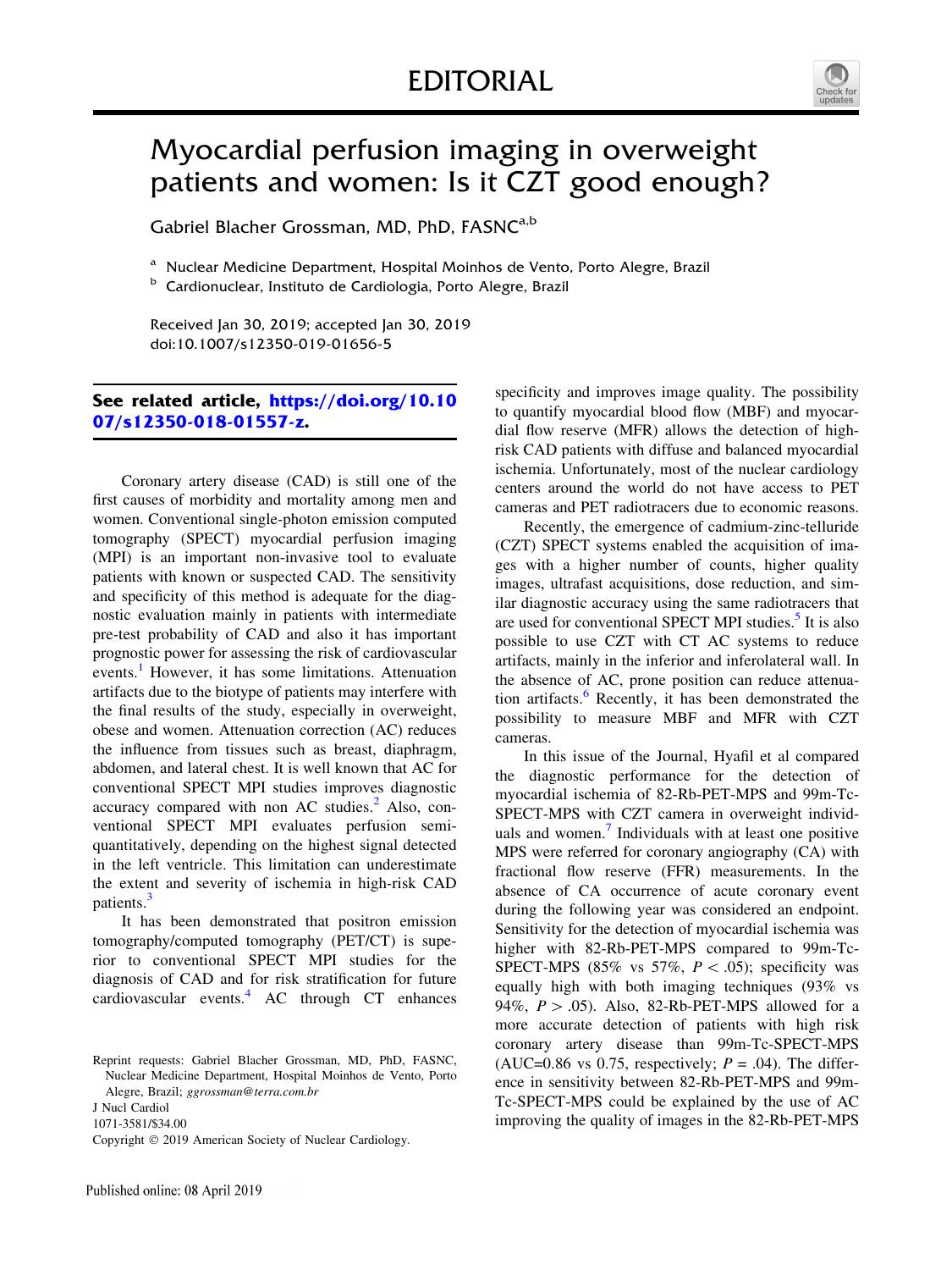

Figure 1. Effect of CT attenuation correction on the diagnostic accuracy of CZT-SPECT. This figure is reprinted from Peters et al. $<sup>6</sup>$  $<sup>6</sup>$  $<sup>6</sup>$  and is licenced under CC BY 4.0.</sup>

exams and the possibility of quantifying myocardial flow and coronary flow reserve that allowed the detection of balanced myocardial ischemia in high-risk CAD patients.

The fact that no AC was performed in studies with 99m-Tc-SPECT-MPS is a limitation of the study and may have interfered in the results. Multiple studies have assessed the diagnostic performance of CZT-SPECT with CTAC, using invasive coronary angiography as a gold standard. Overall, these studies reported high sensitivities and reasonable specificities; however, the number of patients in each study was limited  $8-10$  (Figure 1). Other limitation pointed out by the authors of the study was the absence of MBF quantification using dynamic acquisitions in the CZT-SPECT MPI studies. There are currently softwares that allow the quantification of MBF and MFR with CZT systems, which would certainly increase the sensitivity of the studies. Agostini et al demonstrated the feasibility of myocardial blood flow and flow reserve estimation using a CZT camera in patients with stable CAD in comparison with <sup>15</sup>O-water PET and FFR. The sensitivity and specificity were 58.3 and 84.6 for the detection of hemodynamically significant stenosis (FFR  $\leq 0.8$ ) <sup>[11](#page-4-0)</sup> (Figures [2](#page-2-0) and [3](#page-3-0)). Recently, De Souza et al also documented the possibility

of calculating MBF and MFR through CZT-SPECT dynamic acquisition studies.<sup>[12](#page-4-0)</sup> MBF and MFR quantifications using CZT-SPECT need to be included in the routine of centers that use CZT cameras to grow the evidence of its use and improve the results of its application. Certainly, CZT flow quantification constitutes a current field of research that will generate knowledge and will enhance the applications of SPECT MPI in CAD.

Even without AC and MBF quantification, CZT cameras have very good accuracy in overweight, obese, and women. Gimelli et al evaluated the feasibility and diagnostic accuracy of stress/rest imaging with a CZT camera in obese patients. The authors demonstrated very good or excellent images in all patients (148; mean BMI  $39 \pm 7$  kg/m<sup>2</sup>).<sup>[13](#page-4-0)</sup> De Lorenzo et al evaluated the prognostic value of myocardial perfusion SPECT obtained in CZT cameras in obese patients. Among 1396 patients that were submitted to a single-day, rest/stress imaging, 365 (26,1%) were obese (mean BMI 33.9  $\pm$  3.6). Image quality was good/excellent in 94.5% of the obese patients. The annualized mortality rates were not significantly different among obese and non-obese patients, being  $< 1\%$  with normal CZT studies and increased with the degree of scan abnormality in both obese and non-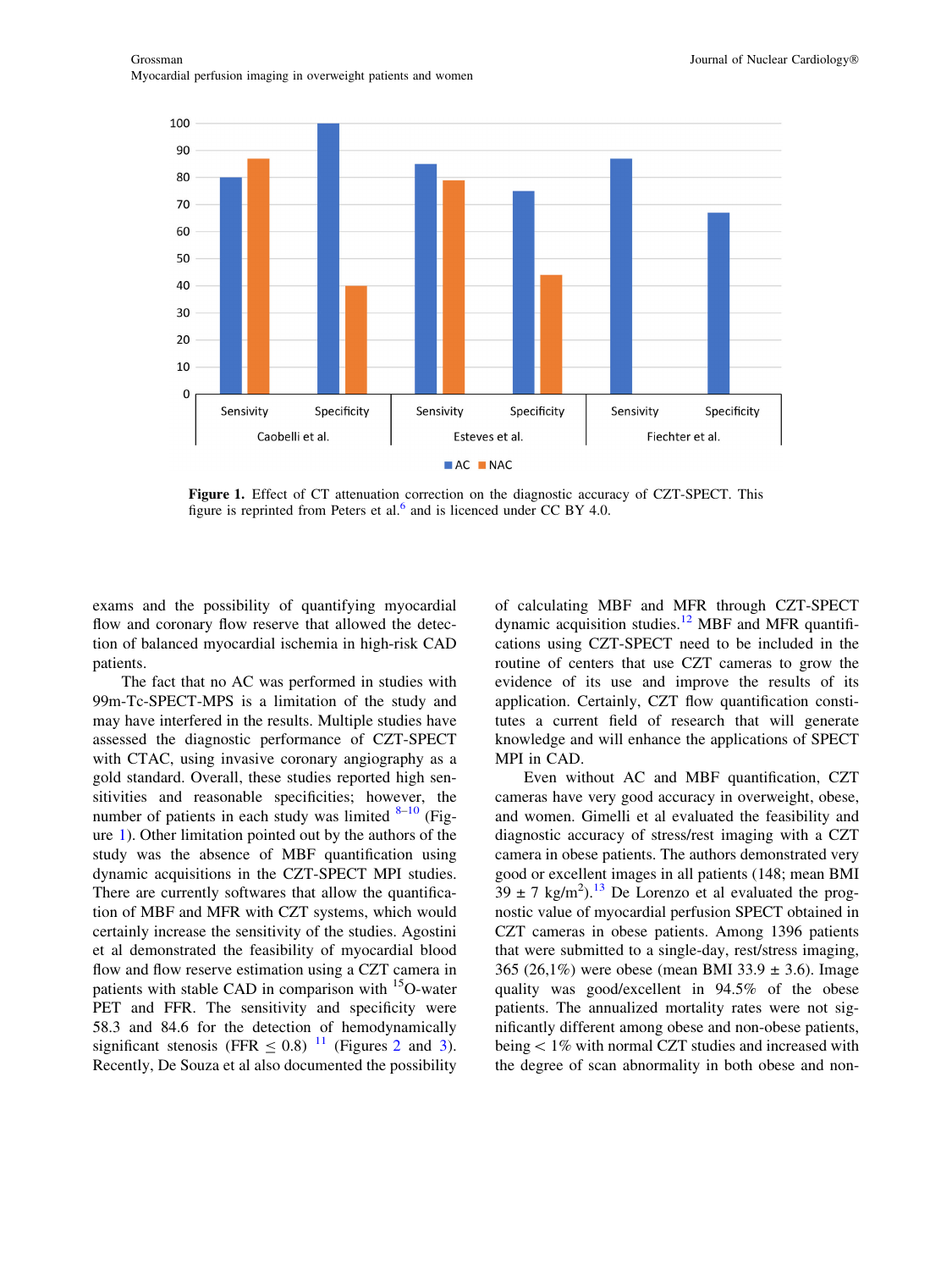<span id="page-2-0"></span>

Figure 2. Correlation between global MBF (ml/min/g) by PET and by CZT-SPECT in 30 patients (rest: full circle; stress: empty circles). MBF estimates plotted against MBF measured by PET. A The dashed line is the fit obtained from total least square regression. B Bland-Altman plot showing the agreement between the two modalities in 30 patients for MBF (ml/min/g). C ROC curve showing the sensitivity and specificity of CZT-SPECT for the diagnostic of abnormal stress PETMBF ( $\lt$  2.[5](#page-3-0) ml/min/g). This figure is reprinted from Agostini et al.<sup>5</sup> and is licenced under CC BY 4.0.

obese patients.[14](#page-4-0) Gimelli et al evaluated gender-related differences in diagnostic accuracy of CZT-SPECT MPI in detecting single and multi-vessel CAD. All patients underwent coronary angiography within 30 days. Global SSS was the best predictor of CAD in women  $(AUC =$ 0.866, 81% sensitivity and 79% specificity) and in men (AUC =  $0.871$ , 76% sensitivity and 84% specificity). There were no gender-related differences in terms of diagnostic accuracy.<sup>[15](#page-4-0)</sup> Although the results of the study of Hyafil et al demonstrated the superiority of PET MPI

over CZT-SPECT MPI studies, CZT systems have very good diagnostic accuracy in these subgroups of patients. The use of AC and MBF quantification could help to improve the value of this technology in overweight, obese, and women.

It is worth noting that in several countries of the world the availability of cutting-edge equipment such as cardiac PET/CT and CZT is still a rarity. Conventional SPECT MPI is still the most frequent technology in several centers. We must stimulate the realization of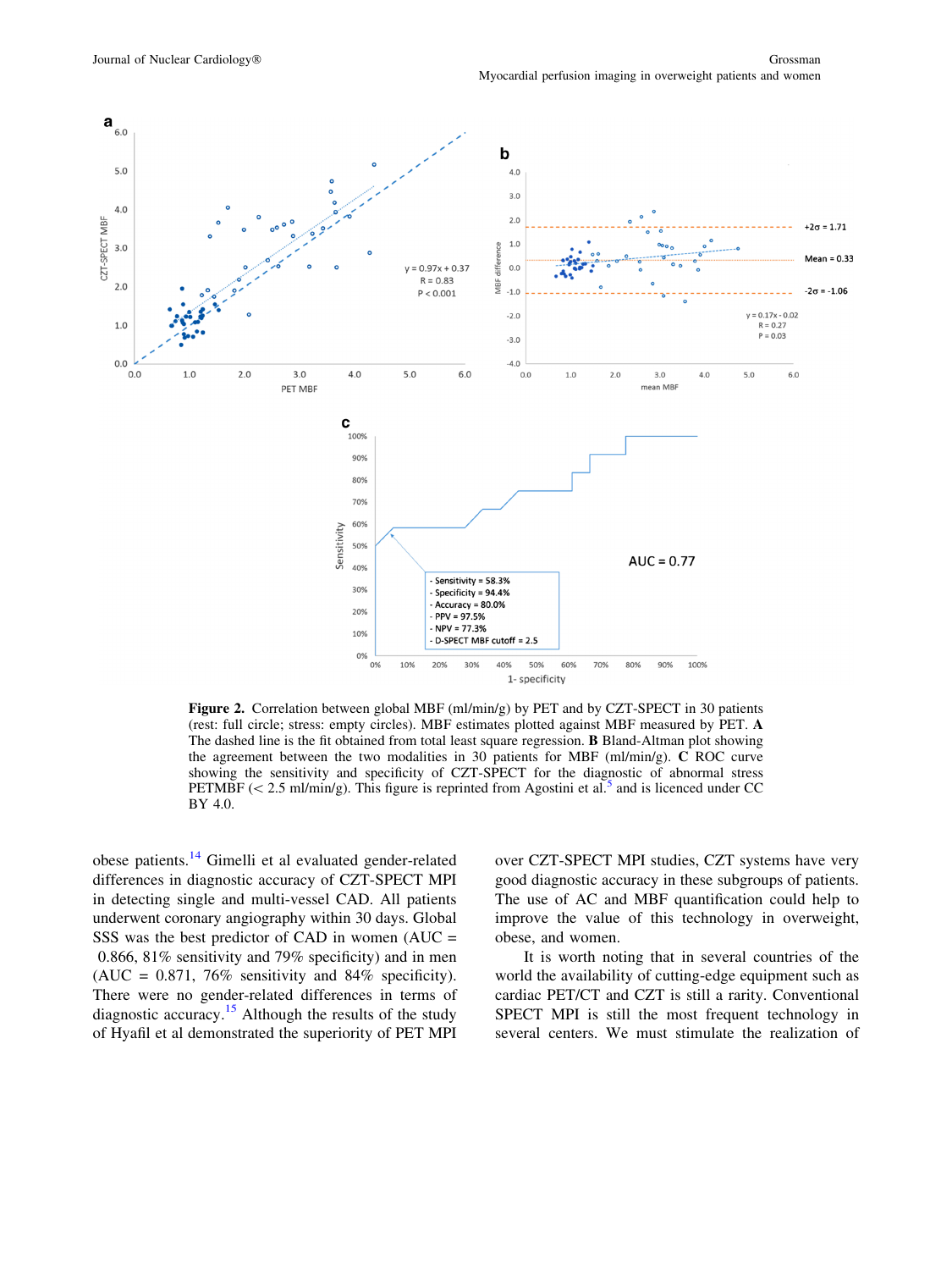Grossman Journal of Nuclear Cardiology<sup>®</sup> Myocardial perfusion imaging in overweight patients and women

<span id="page-3-0"></span>

Figure 3. Correlation between PET and CZT-SPECT for global MFR in 30 patients. MFR estimates by CZT-SPECT plotted against MFR measured by PET. A The dashed line is the fit obtained from total least square regression. B Bland-Altman plots between PET and CZT-SPECT for global MFR in 30 patients. C ROC curve showing the sensitivity and specificity of CZT-SPECT for the diagnostic of abnormal stress PET MFR ( $\lt$  2). This figure is reprinted from Agostini et al.<sup>5</sup> and is licenced under CC BY 4.0.

nuclear cardiology scans with the best possible quality in these centers, using iterative reconstruction and attenuation correction if possible.

## **Disclosure**

The author has no conflict of interest.

## References

1. Hendel RC, Berman DS, Di Carli MF, et al. ACCF/ASNC/ACR/ AHA/ASE/SCCT/SCMR/SNM 2009 appropriate use criteria for cardiac radionuclide imaging: A Report of the American College of Cardiology Foundation Appropriate Use Criteria Task Force, the American Society of Nuclear Cardiology, the American College of Radiology, the American Heart Association, the American Society of Echocardiography, the Society of Cardiovascular Computed Tomography, the Society for Cardiovascular Magnetic Resonance, and the Society of Nuclear Medicine. Circulation 2009;119:e561-87.

- 2. Grossman GB, Garcia EV, Bateman TM, et al. Quantitative Tc-99m sestamibi attenuation-corrected SPECT: development and multicenter trial validation of myocardial perfusion stress genderindependent normal database in an obese population. J Nucl Cardiol 2004;11:263-72.
- 3. Lima RSL, Watson DD, Goode AR, et al. Incremental value of combined perfusion and function over perfusion alone by gated SPECT myocardial perfusion imaging for detection of severe three-vessel coronary artery disease. J Am Coll Cardiol 2003;42:64-70.
- 4. Ziadi MC, Dekemp RA, Williams K, et al. Does quantification of myocardial flow reserve using rubidium-82 positron emission tomography facilitate detection of multivessel coronary artery disease? J Nucl Cardiol 2012;19:670-80.
- 5. Agostini D, Marie P, Ben-Haim S, et al. Performance of cardiac cadmium-zinc-telluride gamma camera imaging in coronary artery disease. A review from the cardiovascular committee of the european association of nuclear medicine (EANM). Eur J Nucl Med Mol Imaging 2016;43:2423-32.